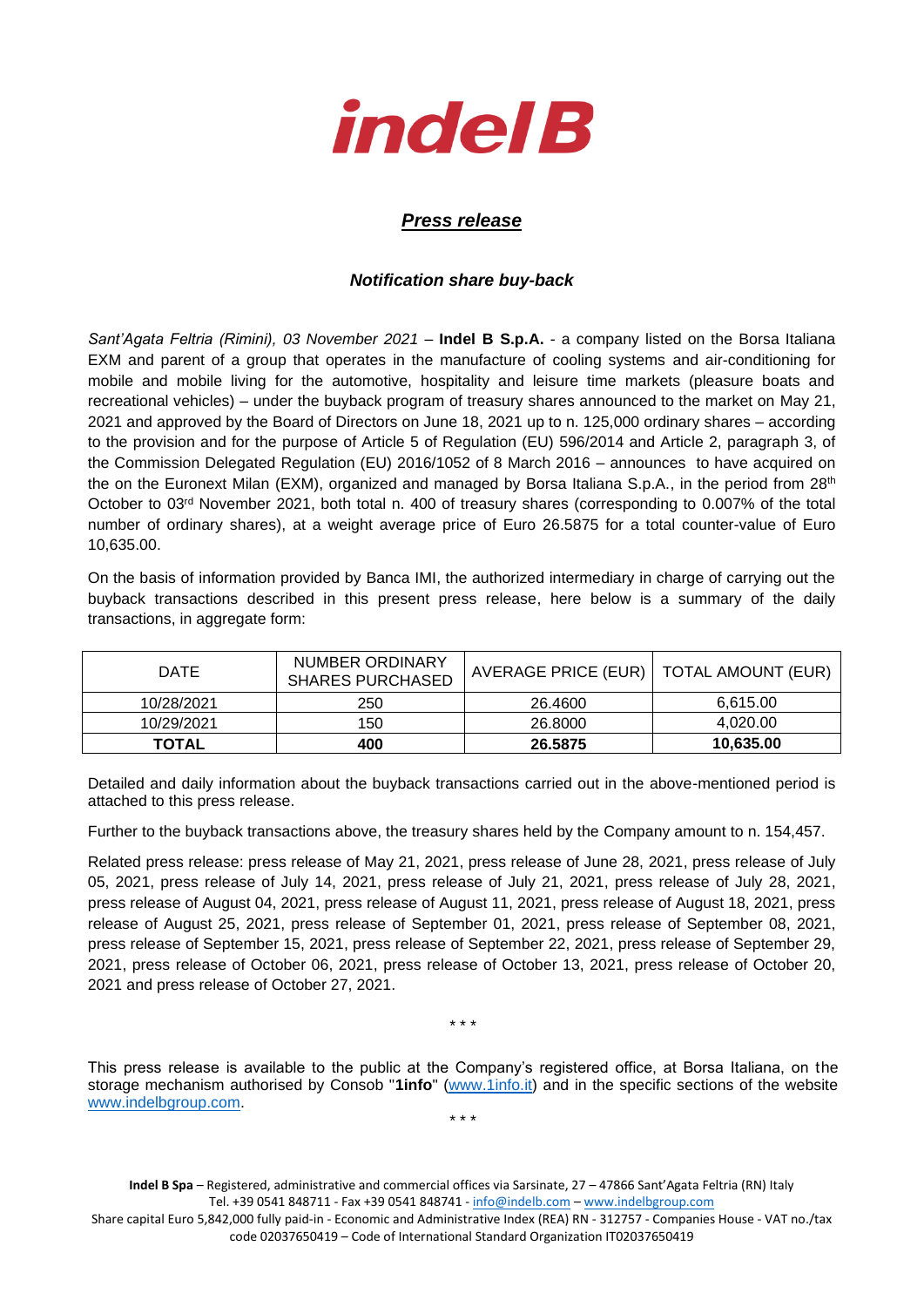*Indel B S.p.A. is a company listed on the EXM segment of the Italian stock exchange and is controlled by AMP.FIN S.r.l., in turn held entirely by the Berloni family. Indel B S.p.A. heads an important Group that operates worldwide and* has been active for the last 50 years in the mobile cooling sector applicable to the Automotive, Leisure time and Hospitality cooling segments. The Group also operates in mobile climate control, with specific reference to the *Automotive market, represented by commercial vehicles, minibuses, ambulances, agricultural and earth-moving machinery, and in the Cooling Appliances sector, which mainly comprises cellars for storing wine and small refrigerators for storing milk. The company has a market cap of approximately Euro 164 million.*

## **Contact details**

| <b>INDEL B</b>                | <b>POLYTEMS HIR</b>            | <b>FAST-COM</b>                |
|-------------------------------|--------------------------------|--------------------------------|
| Controller & IR               | IR e Comunicazione Finanziaria | <b>Media Relations</b>         |
| Elisabetta Benazzi            | Bianca Fersini Mastelloni      | Paolo Santagostino             |
| +39 0541 848 784              | +39 06.69923324; +39 336742488 | +39 349 3856585                |
| elisabetta.benazzi@indelb.com | b.fersini@polytemshir.it       | paolo.santagostino@fast-com.it |
|                               |                                |                                |